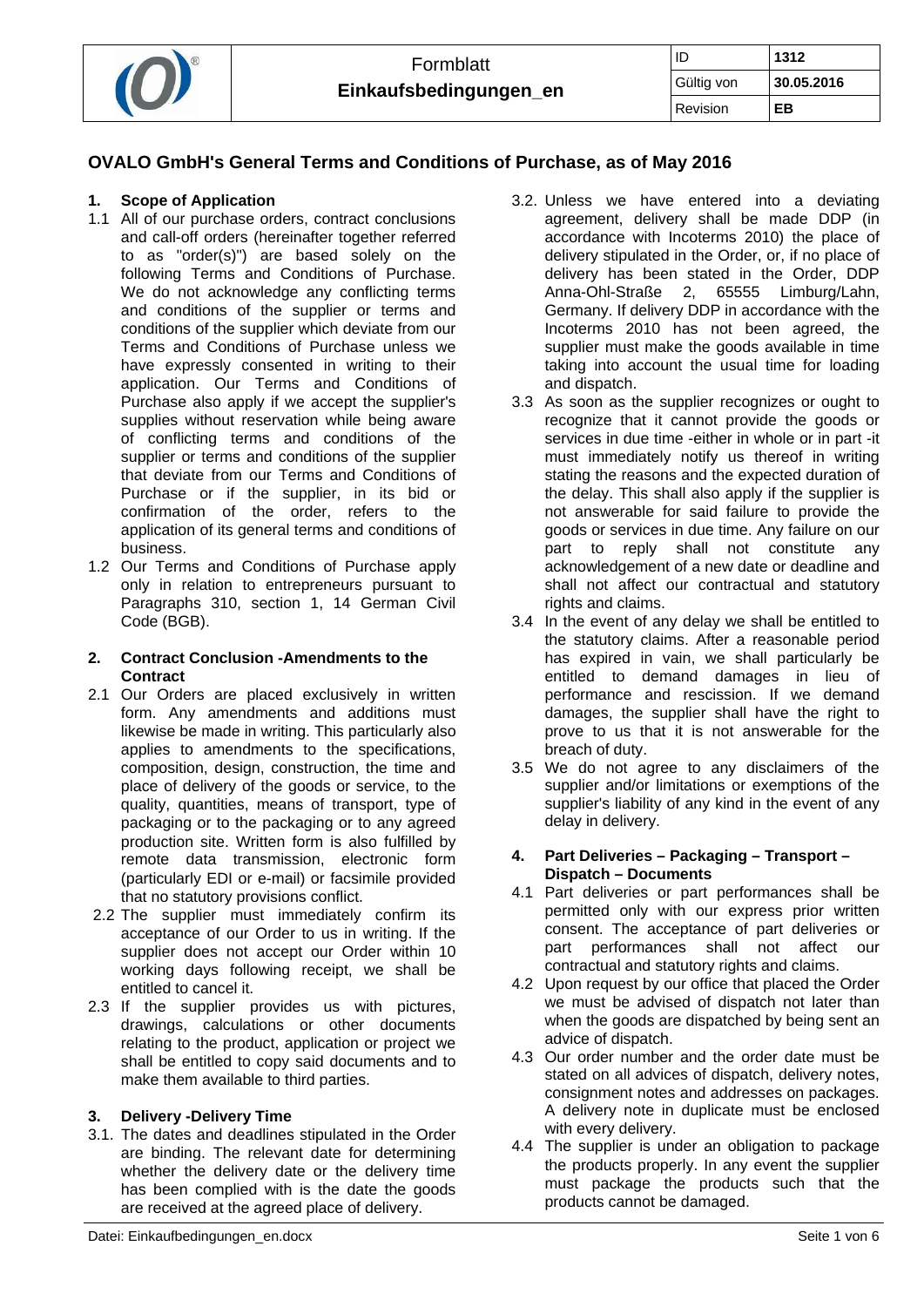

- 4.5 Unless otherwise agreed, the supplier must load, stow and fasten the products such that they can be transported safely. The products must be loaded such that when they are unloaded the products intended for us, other products, which are not being delivered to us, and other items cannot be damaged.
- 4.6 Any transport packaging must be taken back free of charge whenever we so demand even if we demanded that the delivery be handed over in the transport packaging. If the transport packaging is not taken back in the course of the delivery or within two weeks we shall be entitled to send the packaging material back or to dispose of it at the supplier's cost.

### **5. Prices – Invoices – Payment Terms**

- 5.1 All agreed prices are fixed prices and, unless otherwise agreed, are not subject to any subsequent changes.
- 5.2 Unless otherwise agreed in writing, the price includes delivery DDP in accordance with Incoterms 2010 to the agreed place of delivery including packaging. The statutory value added tax is not included in the price and shall be charged separately in accordance with the statutory provisions.
- 5.3 Invoices must be sent separately enclosing a clearly marked duplicate and must comply with the provisions of the German Act on Value Added Tax and must in particular include the following details: Complete company name and the address of the registered company headquarters, supplier's tax number and VAT ID number, order number, description of the goods, part number, currency, value of the goods in the consignment (unit/total price).
- 5.4 Unless expressly otherwise agreed in the individual case, payment shall be effected following complete and proper delivery or acceptance and receipt of the invoice within 14 days with 3% cash discount, within 30 days net.
- 5.5 Payments shall be effected by bank transfer.
- 5.6 Our payments shall in each case be effected subject to correction or the right to reclaim payment if it subsequently transpires that the calculation is incorrect and subject to the condition that the goods are properly received. Payments shall not imply any acknowledgement that the delivery or performance is in accordance with the contract.

#### **6. Quality – Quality Assurance – Documentation**

6.1 All delivery items must comply with the specifications, drawings and other details stipulated in the Order as well as the statutory provisions applicable at the time of the delivery,

the safety regulations, the relevant rules and regulations of trade associations, professional associations (in the case of suppliers of automotive components particularly the VDA) (VDA = Verband der Automobilindustrie = German Association of the Automotive Industry), the trade supervisory authority and TÜV as applicable from time to time, the current state of the art and must be fit for the intended purpose. In cases of doubt, the supplier must enquire about the intended use or the type of further processing.

- 6.2 The supplier must carry out a quality control, which is appropriate in terms of its nature and scope, and which complies with the latest state of the art and must prove this to us upon request. According to prior agreement he shall conclude a corresponding quality assurance agreement with us, on the basis of QS 9000 and/or VDA 6 Part 1 and/or TS 16949 or any succeeding or additional standards.
- 6.3 If we or our customers request the introduction, preparation and administration of material data sheets and of other product certificates or certificates of manufacture, usual in trade with vehicle components, the suppliers of automotive components undertake - with regard to the products to be supplied by them - to likewise comply with said request. Therefore they have to provide us with all of the information, data and documents needed for proof to our customers and usual in trade with vehicle components.
- 6.4 Upon request by us, the suppliers of vehicle components shall be obliged to provide a sample, an initial sample test report, a specimen and data sheets. The properties of the sample or specimen and the particulars in the data sheets are deemed to have been agreed. The same applies to the particulars in factory certificates. The supplier is under an obligation to conduct all necessary checks for production safety and to achieve the agreed quality and the agreed properties and to prove this to us upon request. Modifications of the goods ordered by us are subject to our prior written confirmation.
- 6.5. For the suppliers of vehicle components we additionally refer to the VDA document volume 2 "Sicherung der Qualität von Lieferungen – Lieferantenauswahl / Produktionsprozess – und Produktfreigabe / Qualitätsleistung in der Serie" ["Assurance of the Quality of Supplies - Choice of Suppliers / Production Process -and Product Release / Quality Performance in the Series", latest version. The supplier declares that it is willing to conclude a quality assurance agreement with us upon request.
- 6.6. The supplier of vehicle components undertakes to set up and maintain a system for traceability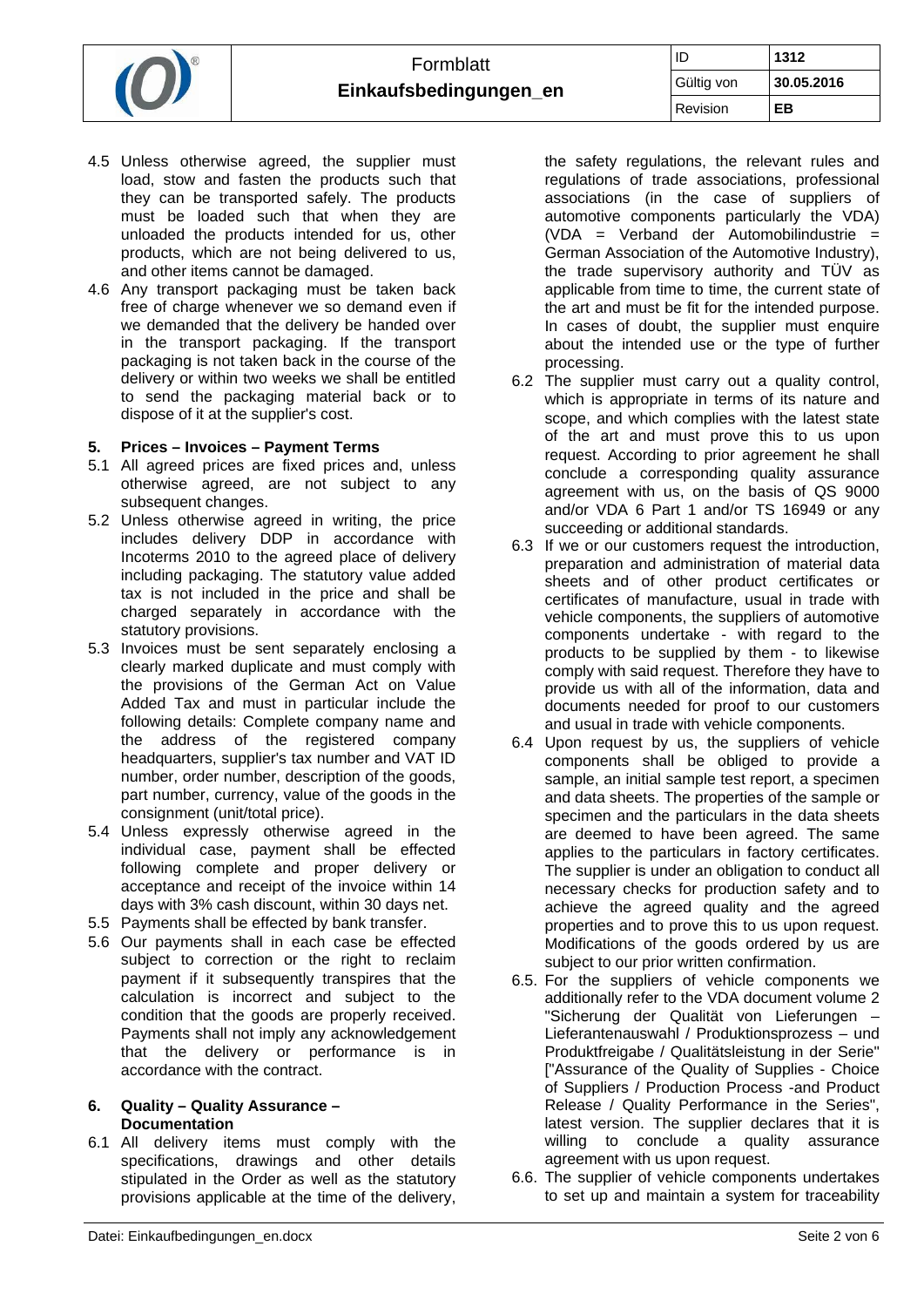| $\bigcap$ | Formblatt<br>Einkaufsbedingungen_en |            | 1312       |
|-----------|-------------------------------------|------------|------------|
|           |                                     | Gültig von | 30.05.2016 |
|           |                                     | Revision   | ЕB         |

and identification of faults in the products, which, in the event of any faults in the products, allows said faults to be isolated and traced in terms of time and in terms of quantity. In so doing the supplier must record in its quality records and in respect of all products when, how and who guaranteed that the supplies have been manufactured free from defects. Said proof must be kept for 15 years starting with the delivery date of the corresponding product and submitted to us when needed. The supplier shall be entitled to shorten the period for which the proof must be kept if it can rule out any risk for life and health whenever the products are used. The supplier must impose an obligation on upstream suppliers to the same extent within the ambit of the statutory possibilities. As a guide for the suppliers of automotive components reference is made to the VDA document "Nachweisführung – Leitfaden zur Dokumentation und Archivierung von Qualitätsforderungen" [Providing Proof-Guidelines on Documentation and Archiving Quality Requirements], as applicable from time to time.

6.7. If authorities, who are responsible for vehicle safety, regulations on exhaust emissions and suchlike, demand that we or our customers allow them to inspect the production process and the audit documentation in order to check certain requirements, the suppliers of vehicle components declare that they are willing, upon request by us, to grant them the same rights in their plant and in so doing to give them all reasonable support.

### **7. Outgoing Goods Inspection - Incoming Goods Inspection - Notice of Defects**

- 7.1 The supplier must deliver the goods having inspected them carefully. The supplier is particularly obliged to check whether the goods comply with the specifications stipulated in the Order and are free from defects prior to outbound delivery. If goods are delivered in breach of the obligation to inspect the outgoing goods the supplier cannot plead that we have breached our duties in connection with the incoming goods inspection.
- 7.2 As part of the incoming goods inspection we are only obliged to conduct a random check without undue delay as to whether the goods delivered comply with the quantity ordered and the type ordered and whether there is any transport damage that is visible from the outside or whether there are any defects that are visible from the outside. No further duties to inspect (especially pursuant to Paragraph 377 German Commercial Code (HGB)) are incumbent upon us.

7.3 Our notice of defects shall be in good time provided it is received by the supplier within a period of 5 working days calculated as of the date of receipt of the goods in the case of defects which are visible in the incoming goods inspection under point 7.2, or in the case of hidden defects, calculated as of discovery at the supplier.

# **8. Warranty Claims**

- 8.1 Warranty claims shall be time-barred upon the expiry of 36 months after the passing of risk unless statute provides for a longer limitation period or the mandatory provisions of Paragraphs 478, 479 German Civil Code (BGB) apply or we have agreed a different limitation period.
- 8.2 Our statutory warranty claims may not be restricted. In the case of sales contracts and contracts for work and materials we can, at our option and within a reasonable additional period of time/extension of the deadline, demand a rectification of the defect (subsequent rectification) or delivery of goods that are free from defects (subsequent delivery of replacement goods).In urgent cases (if the supplier is late with rectifying a defect or if due to the concrete risk of unusually high damages an approach to the supplier is not possible within due time) we are entitled - even if the law governing contracts of sale applies - to eliminate defects ourselves, or to have said defects eliminated by third parties, at the supplier's cost and risk. However, in the event that the law governing contracts of sale applies, this does not apply if the supplier is answerable for the defect. In any such cases the supplier must reimburse us the necessary costs and expenses. The supplier shall thereby particularly bear all of the costs and expenses in connection with the determination and elimination of the defect including to the extent said costs and expenses are incurred by us, particularly the cost of the examination, removal and reinstallation, labor costs, cost of materials, transport costs and other costs in connection with the subsequent rectification or subsequent delivery of replacement goods. This also applies if the expenses increase because the delivery item has been transported to somewhere other than the place of performance; however not if the costs incurred are disproportionate. The type of supplementary performance chosen by us and the supplementary performance itself may not be refused on the ground that it is only possible at a disproportionate cost if the cost of the (chosen) supplementary performance does not exceed the original purchase price of the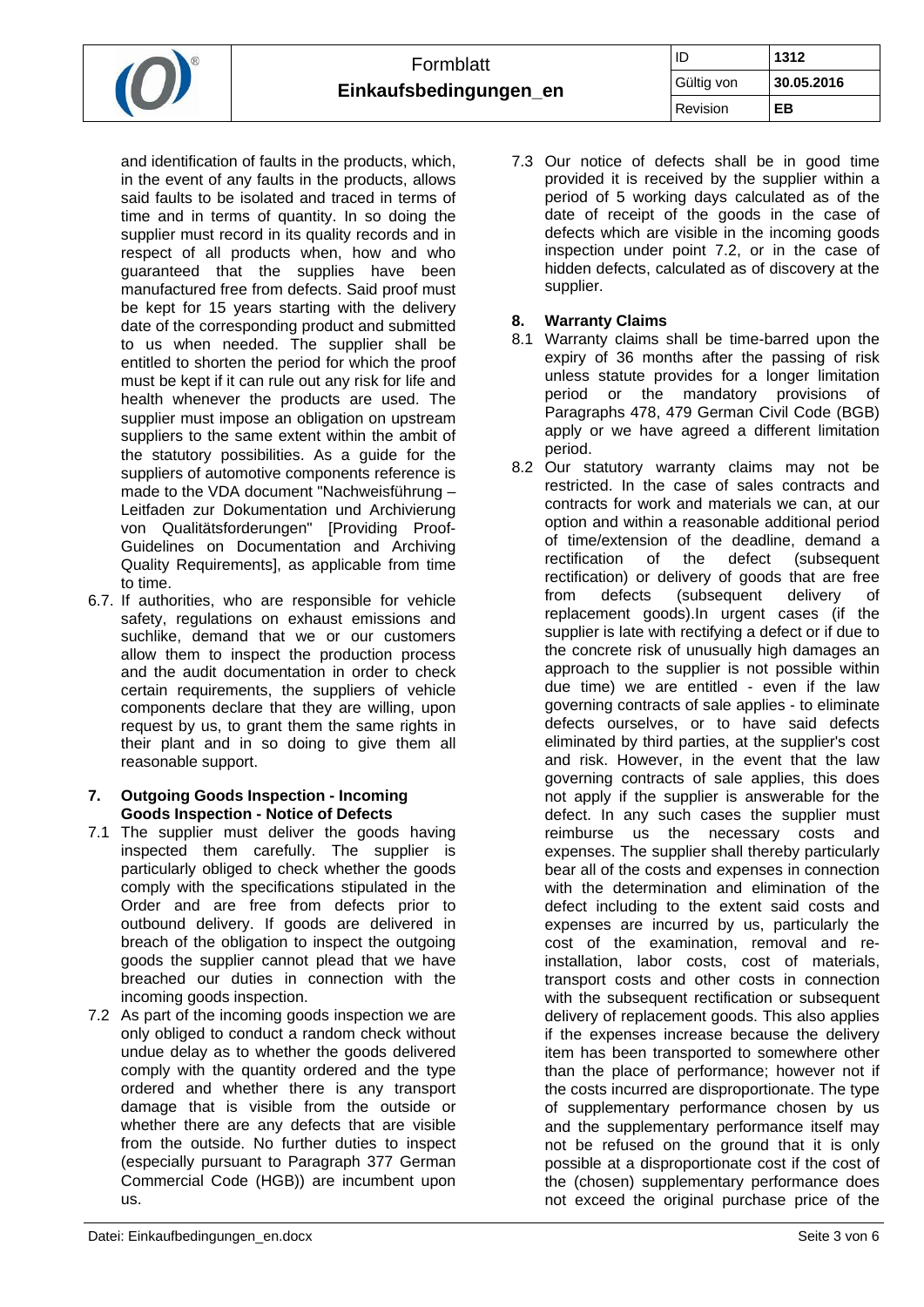

defective goods by more than a multiple of three.

- 8.3 Apart from that the statutory provisions on warranty claims shall apply. We remain at liberty to assert more far-reaching claims, particularly the right to damages in lieu of performance.
- 8.4 We do not agree to any disclaimers and/or limitations or restrictions of our statutory rights to damages because of defects of whatever kind.

## **9. Product Liability– Indemnity – Third-Party Liability Insurance Cover**

- 9.1 As far as the supplier is responsible for this he is obliged to indemnify us against claims by third parties in connection with the liability of manufacturers and product liability provided that the fault giving rise to the liability is attributable to a product delivered by the supplier and the supplier does not succeed in proving that the cause of the fault does not result from its sphere of control or organization.
- 9.2 Under its liability for damages within the meaning of point 9.1 the supplier is also obliged to reimburse any expenses in accordance with Paragraphs 683, 670 German Civil Code (BGB) or pursuant to Paragraphs 830, 840 and 426 German Civil Code (BGB) that arise out of or in connection with any recall campaign. We shall, to the extent possible and reasonable, notify the supplier of the content and extent of the recall measures to be carried out and give it an opportunity to comment. This shall be without prejudice to any other statutory rights.
- 9.3 The supplier is obliged to maintain a reasonable amount of third-party liability insurance and to provide us with proof thereof upon request; any further-reaching claims shall remain unaffected hereby.

## **10. Defects of Title**

- 10.1 The supplier guarantees that no third-party rights, particularly no intellectual property rights, are infringed in connection with its delivery or performance. This applies with regard to intellectual property rights, copyrights and applications for intellectual property rights (hereinafter referred to as "IPR"), of which at least one of the IPR family has been published either in the supplier's home country, by the European Patent Office or in one of the states of the Federal Republic of Germany, France, Great Britain, Austria, or the USA.
- 10.2 If we are sued by a third party because of an infringement of rights as described in point 11.1 the supplier shall be obliged to indemnify and hold us harmless from and against said claims. We are not entitled to enter into any agreements whatsoever with the third party in particular not

to conclude any settlement without the supplier's consent.

- 10.3 The supplier's indemnity obligation relates to all expenses necessarily incurred by us arising out of or in connection with the action taken by the third party.
- 10.4 Upon request, the supplier shall disclose the use of published and unpublished IPR of its own or licensed IPR used in its goods or services.
- 10.5 In all other respects the regulations on warranty claims contained in point 8 of these Terms and Conditions of Purchase shall apply to any defects in title.

## **11. Documents – Materials or Equipment Provided - Tooling -Confidentiality**

- 11.1 We reserve title to and copyrights in any pictures, drawings, calculations and other documents and information disclosed by us or provided by us; they may not be made accessible to third parties without our express written consent. They must be used exclusively for fulfilling our Order; after the Order has been processed they must be returned to us unasked for.
- 11.2 If we provide parts to the supplier we reserve title thereto. Any processing or transformation by the supplier is undertaken on our behalf. If our reserved goods are processed with other property not belonging to us, we shall acquire co-ownership of the new goods in the proportion which the value of our goods (purchase price plus value added tax) has to the value of the other processed property at the time of processing.
- 11.3 If the goods provided by us are inseparably mixed with other property not belonging to us, we shall acquire co-ownership of the new goods in the proportion which the value of the reserved goods (purchase price plus value added tax) has to the value of the other mixed property at the time of mixing. If the goods are mixed in such a way that the supplier's goods are to be considered as the main goods, it shall be deemed to be agreed that the supplier shall transfer co-ownership to us pro rata; the supplier shall hold the sole title or co-ownership on our behalf.<br>11.4. Pric
- Prior to start of production the supplier has to examine materials or devices possibly supplied by us for defects and also execute an identity check. If the supplier determines defects in the materials supplied by us, we must be informed immediately. During production the supplier will carry out further tests insofar as this has been specifically agreed with us or is required according to its quality management system.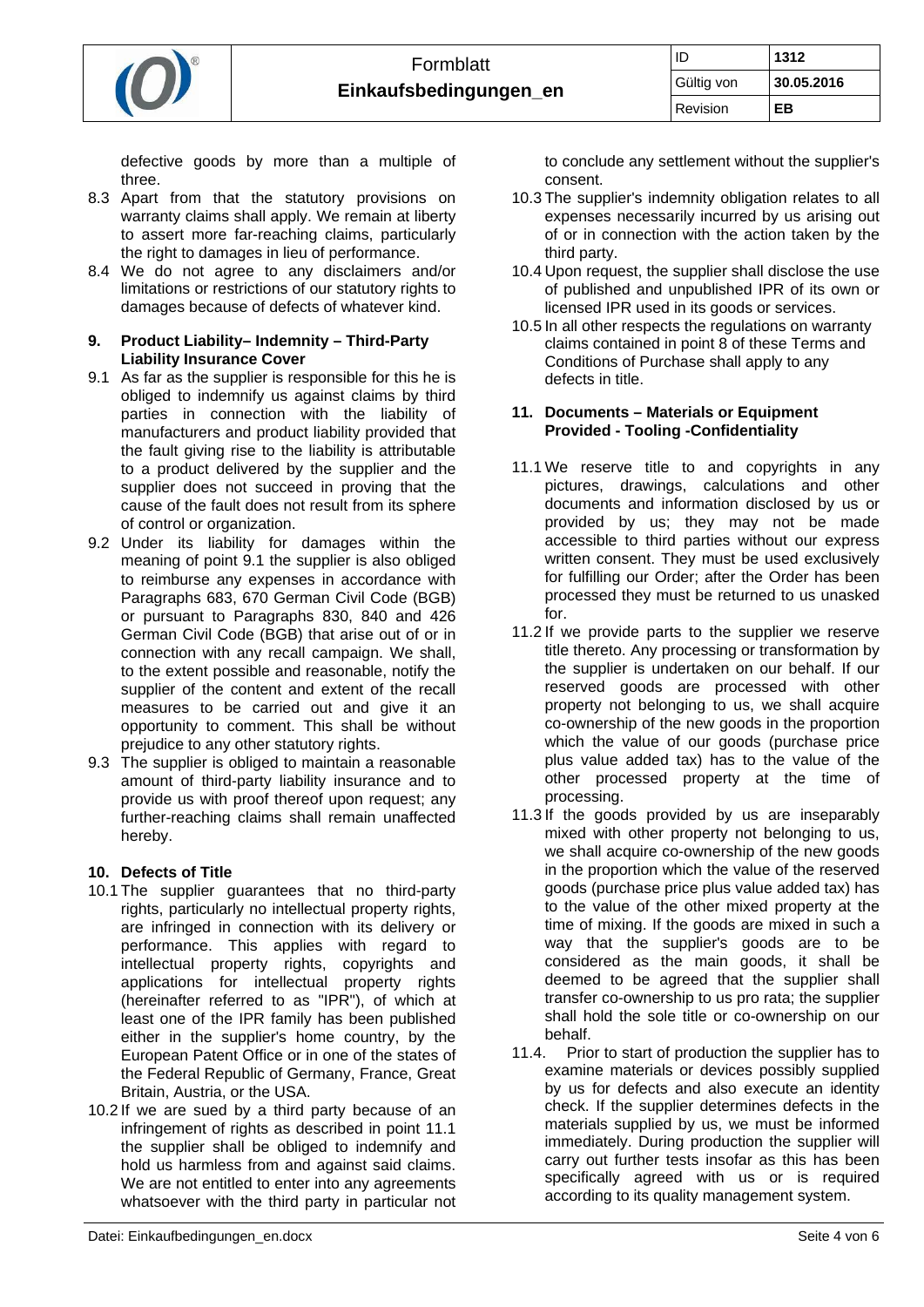

- 11.5 We reserve title to tooling, which we provide to the supplier for fulfilling our Orders; the supplier is under an obligation to use the tooling solely for manufacturing the goods ordered by us. The supplier shall be under a duty to insure the tooling for its replacement value against damage due to fire, water or theft at the supplier's own cost. At the same time the supplier hereby already assigns to us all claims to compensation arising out of said insurance; we hereby accept said assignment. The supplier is under a duty to carry out any servicing and inspection work on our tooling that may be necessary and to carry out all maintenance and repair work in a timely manner at its own cost. It must notify us of any irregular incidents immediately; if he intentionally or negligently fails to do so any claims for damages shall remain unaffected.
- 11.6 If the security interests to which we are entitled under point 11.2 and/or point 11.3 exceed the purchase price of all our reserved goods that have not yet been paid for by more than 10%, we shall, upon the supplier's request, be obliged to release security interests at our option. The supplier must treat all items owned by us, and which we provide to the supplier temporarily in the course of implementing the contract, with care and must, at its cost, maintain them in a usable condition, in particular it must look after them and service them properly and in a workmanlike manner, mark them in a clearly visible manner as our property and avoid our property being mixed with its property or with the property of third parties. The items provided by us may be employed and used solely for the purposes of fulfilling our Orders.
- 11.7 We are entitled to take back or to demand the return of all items owned by us and which we provide to the supplier temporarily in the course of implementing the contract, at any time, without a reason and without any payment whatsoever.
- 11.8 The supplier is under a duty to keep all of the pictures, drawings, calculations and other documents and information received from us strictly confidential. They may be disclosed to third parties only with our express consent. The confidentiality obligation continues to apply after this contract has been processed; it shall lapse if the production know-how contained in the pictures, drawings, calculations and other documents provided have become generally known.
- 11.9 Subcontractors must be obliged accordingly.
- **12. Reservation of Title Other Security Interests of the Supplier**

We only accept our suppliers' provisions on the reservation of title in the form of an ordinary reservation of title (reservation of the supplier's title until payment of the respective supplies concerned). Any more far-reaching forms of reservation of title -particularly so-called extended or prolonged reservations of title as well as extended group reservations of title and other security rights are excluded.

## **13. Liability Ceilings / Limitations of Liability**

Irrespective of the legal ground, the supplier is liable under the statutory provisions and these Terms and Conditions of Purchase without restriction. We do not agree to, and hereby expressly object to, any limitation of our statutory and contractual claims to damages (particularly arising out of liability for late performance, liability for defects and product liability) both in terms of the degree of fault and in terms of the scope of liability and the amount of liability.

## **14. Rights of Retention – Prohibitions of Set-Off – Assignment**

- 14.1 We shall be entitled to the statutory possibilities of set-off and rights of retention without restriction. We do not agree to any restriction of said rights.
- 14.2 The assignment of any claims against us shall only be legally effective with our written consent.
- 14.3 The supplier shall have rights of retention only insofar as the supplier's counterclaims have become final and absolute, are undisputed or have been acknowledged by us. Furthermore, the supplier shall be authorized to exercise a right of retention only insofar as his counterclaim is based on the same contractual relationship.

# **15. Export Control – Customs**

- 15.1 The supplier is obliged to inform us in its business documents of any license requirement for (re-)exporting its goods under German, European, US export and customs regulations as well as the export and customs regulations of the country of origin of its goods. For this the supplier shall, at least in its bids, confirmations of orders and invoices, state the following information for the goods concerned:
	- the export list number under Appendix AL to the German Foreign Trade and Payments Regulations or comparable list positions of relevant export lists,
	- for US goods the ECCN (Export Control Classification Number) pursuant to the US Export Administration Regulations (EAR),
	- -- the trade-policy origin of its goods and of the